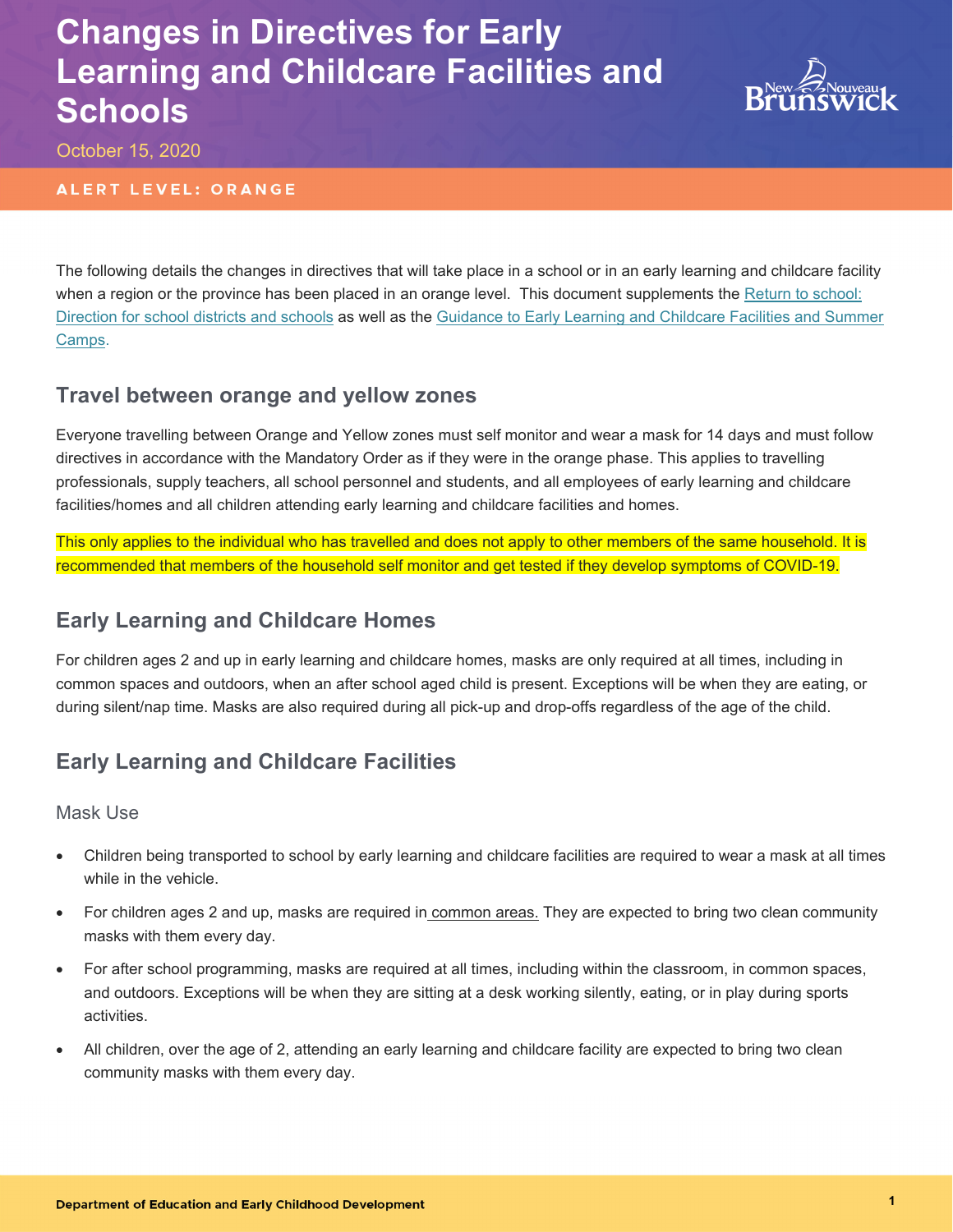# **Changes in Directives for Early Learning and Childcare Facilities and Schools**



October 15, 2020

#### **ALERT LEVEL: ORANGE**

 For all employees of early learning and childcare facilities, masks are required at all times when at the facility, except when they are eating or is sitting alone in a closed office or class. This includes when employees are outside.

#### **Screening**

Active screening for all children entering the facilities will be done. Active screening includes a questionnaire and temperature check.

#### **Groupings**

Changes in groupings are not permitted at all during an orange level.

Field trips

All field trips are cancelled.

### **Public Schools**

#### Mask use

- All students in Grades K-12 are required to wear a mask on a school bus, even when sitting with a sibling or alone.
- For students in Grades 9-12, masks are required at all times when at school, except when they are eating or in play during sports activities and during physical education class. This includes when the students are outside.
- For students in Grades K-8, masks are required at all times when at school, except when they are sitting at a desk working silently, eating or in play during sports activities and during physical education class. This includes when the students are outside.
- For all school personnel, masks are required at all times when at school, except when they are eating or is sitting alone in their closed office or classroom.

#### Music and Physical Education

- Wind instruments and singing are not permitted in an Alert Level Orange.
- Activities that are conducive to physical distancing, such as yoga, dancing and moderate walking, are recommended. It is also recommended that shared equipment not be made available for common use.